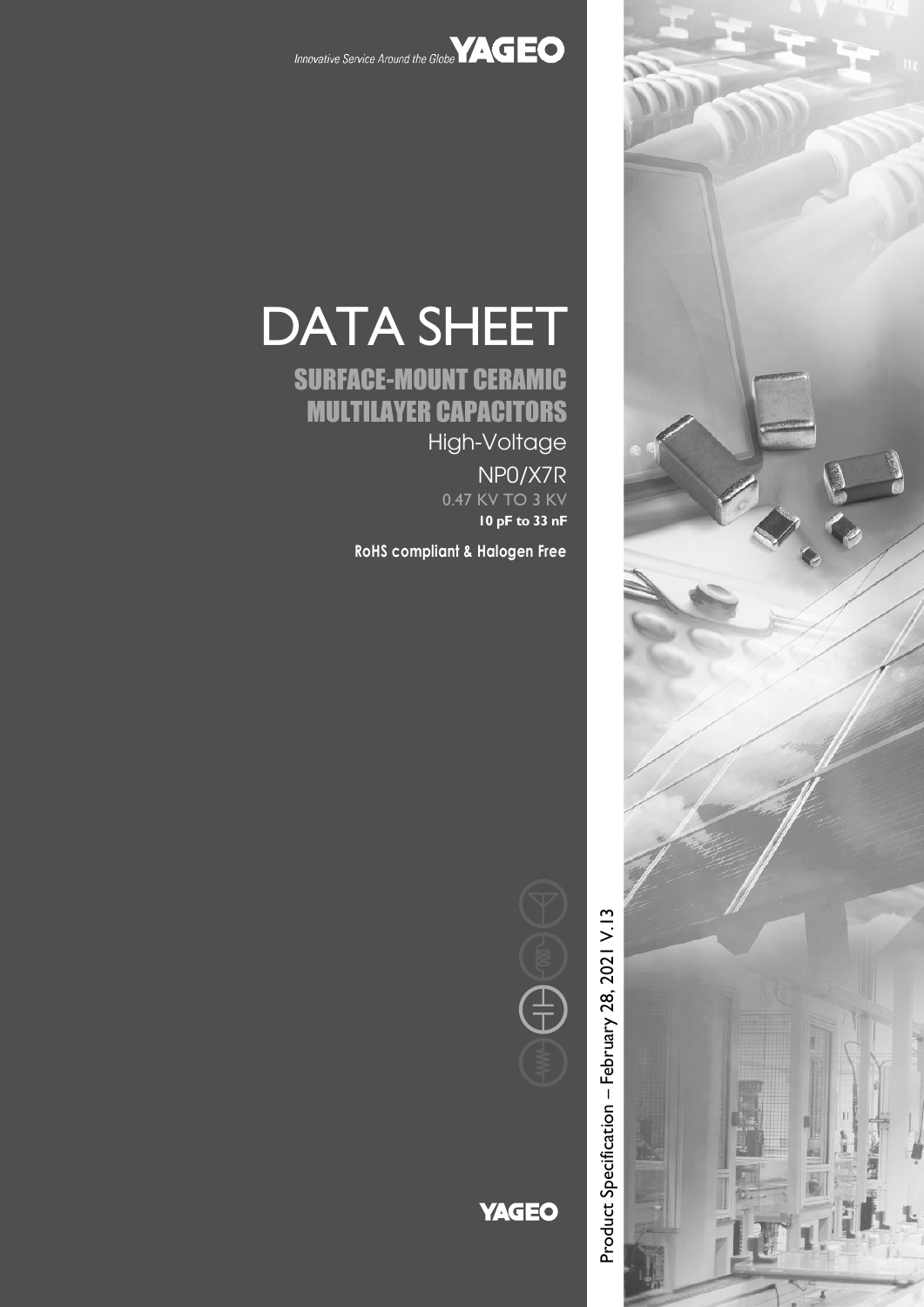$\overline{14}$ 

Surface-Mount Ceramic Multilayer Capacitors | High-Voltage | NP0/X7R | 1 KV to 3 KV

### SCOPE

This specification describes High-Voltage NP0/X7R series chip capacitors with lead-free terminations.

### APPLICATIONS

PCs, Hard disk, Game PCs Power supplies LCD panel ADSL, Modem

#### FEATURES

Supplied in tape on reel Nickel-barrier end termination RoHS compliant Halogen Free compliant

### ORDERING INFORMATION - GLOBAL PART NUMBER, PHYCOMP

### CTC & 12NC

All part numbers are identified by the series, size, tolerance, TC material, packing style, voltage, process code, termination and capacitance value.

# **YAGEO BRAND ordering code**

# **GLOBAL PART NUMBER (PREFERRED)**

### **CC XXXX X X XXX X B X XXX** (1) (2) (3) (4) (5) (6) (7)

### (1) SIZE – INCH BASED (METRIC)

0805 (2012) / 1206 (3216) / 1210 (3225) / 1808 (4520) / 1812 (4532)

### (2) TOLERANCE

 $C = \pm 0.25$  pF  $D = \pm 0.5$  pF  $G = \pm 2%$  $I = \pm 5%$  $K = \pm 10\%$  $M = \pm 20%$ 

### (3) PACKING STYLE

- R = Paper/PE taping reel; Reel 7 inch
- $K =$  Blister taping reel; Reel 7 inch
- P = Paper/PE taping reel; Reel 13 inch
- F = Blister taping reel; Reel 13 inch
- $C =$  Bulk case

### (4) TC MATERIAL

NPO X7R

### (5) RATED VOLTAGE

| $C = 1$ KV   |  |  |  |
|--------------|--|--|--|
| $D = 2$ KV   |  |  |  |
| $S = 2.5$ KV |  |  |  |
| $E = 3$ KV   |  |  |  |
| (6) PROCESS  |  |  |  |

 $N = NP<sub>0</sub>$ 

 $B = Class 2 MLCC$ 

### (7) CAPACITANCE VALUE

2 significant digits+number of zeros

The 3rd digit signifies the multiplying factor, and letter R is decimal point

Example:  $|2| = |2 \times 10^{1} = |20 \text{ pF}|$ 

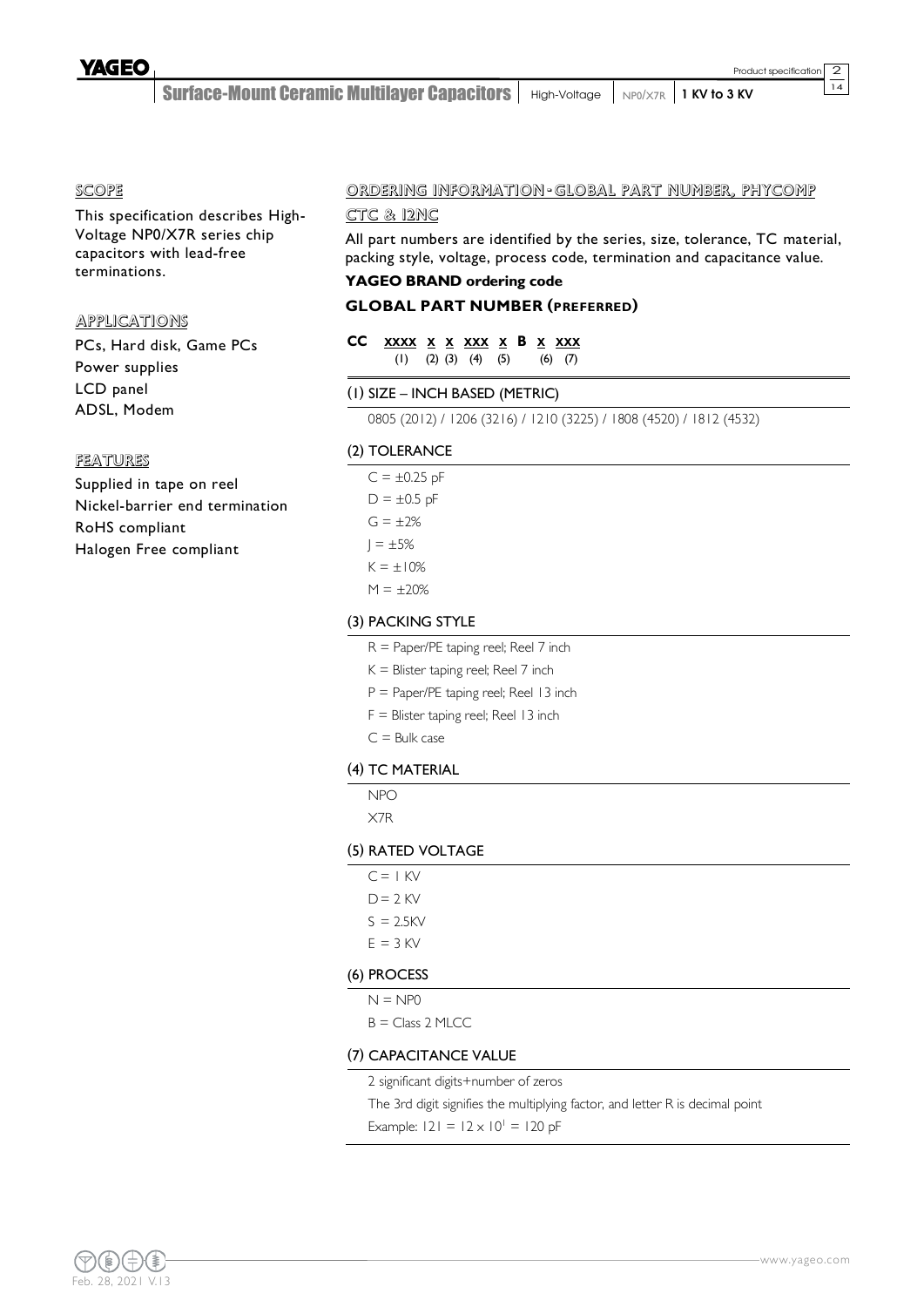Surface-Mount Ceramic Multilayer Capacitors | High-Voltage | NP0/X7R | 1 KV to 3 KV

# **CONSTRUCTION**

The capacitor consists of a rectangular block of ceramic dielectric in which a number of interleaved metal electrodes are contained. This structure gives rise to a high capacitance per unit volume.

The inner electrodes are connected to the two end terminations and finally covered with a layer of plated tin (NiSn). The terminations are lead-free. A cross section of the structure is shown in Fig.1.



## **DIMENSION**

Table I For outlines see fig. 2

|             |                |                 |                                                                          | $L_2$ / $L_3$ (mm) |      | $L_4$ (mm) |
|-------------|----------------|-----------------|--------------------------------------------------------------------------|--------------------|------|------------|
| <b>TYPE</b> | $L_1$ (mm)     | $W$ (mm)        | T(MM)                                                                    | min.               | max. | min.       |
| 0805        | $2.0 \pm 0.10$ | $1.25 \pm 0.10$ | $0.60 \pm 0.10$<br>$0.85 \pm 0.10$                                       | 0.25               | 0.75 | 0.70       |
|             | $2.0 \pm 0.20$ | $1.25 \pm 0.20$ | $1.25 \pm 0.20$                                                          |                    |      |            |
|             | $3.2 \pm 0.15$ | $1.60 \pm 0.15$ | $0.60 \pm 0.10$                                                          |                    |      |            |
| 1206        | $3.2 \pm 0.30$ | $1.60 \pm 0.20$ | $0.85 \pm 0.10$<br>$1,25 \pm 0.20$<br>$1,60 \pm 0.20$                    | 0.25               | 0.75 | 1.40       |
|             | $3.2 \pm 0.30$ | $1.60 \pm 0.30$ | $1,60 \pm 0.30$                                                          |                    |      |            |
| 1210        | $3.2 \pm 0.20$ | $2.50 \pm 0.20$ | $0.85 \pm 0.10$<br>$1.25 \pm 0.20$                                       |                    | 0.75 |            |
|             | $3.2 \pm 0.30$ | $2.50 \pm 0.20$ | $1.60 \pm 0.20$<br>$2.00 \pm 0.20$                                       | 0.25               |      | 1.40       |
| 1808        | $4.5 \pm 0.40$ | $2.00 \pm 0.30$ | $1.25 \pm 0.20$<br>$1.35 \pm 0.15$<br>$1.60 \pm 0.20$<br>$2.00 \pm 0.20$ | 0.25               | 0.75 | 2.20       |
| 1812        | $4.5 \pm 0.40$ | $3.20 \pm 0.20$ | $0.85 \pm 0.10$<br>$1.25 \pm 0.20$<br>$1.35 \pm 0.15$<br>$1.60 \pm 0.20$ | 0.25               | 0.75 | 2.20       |

# **OUTLINES**

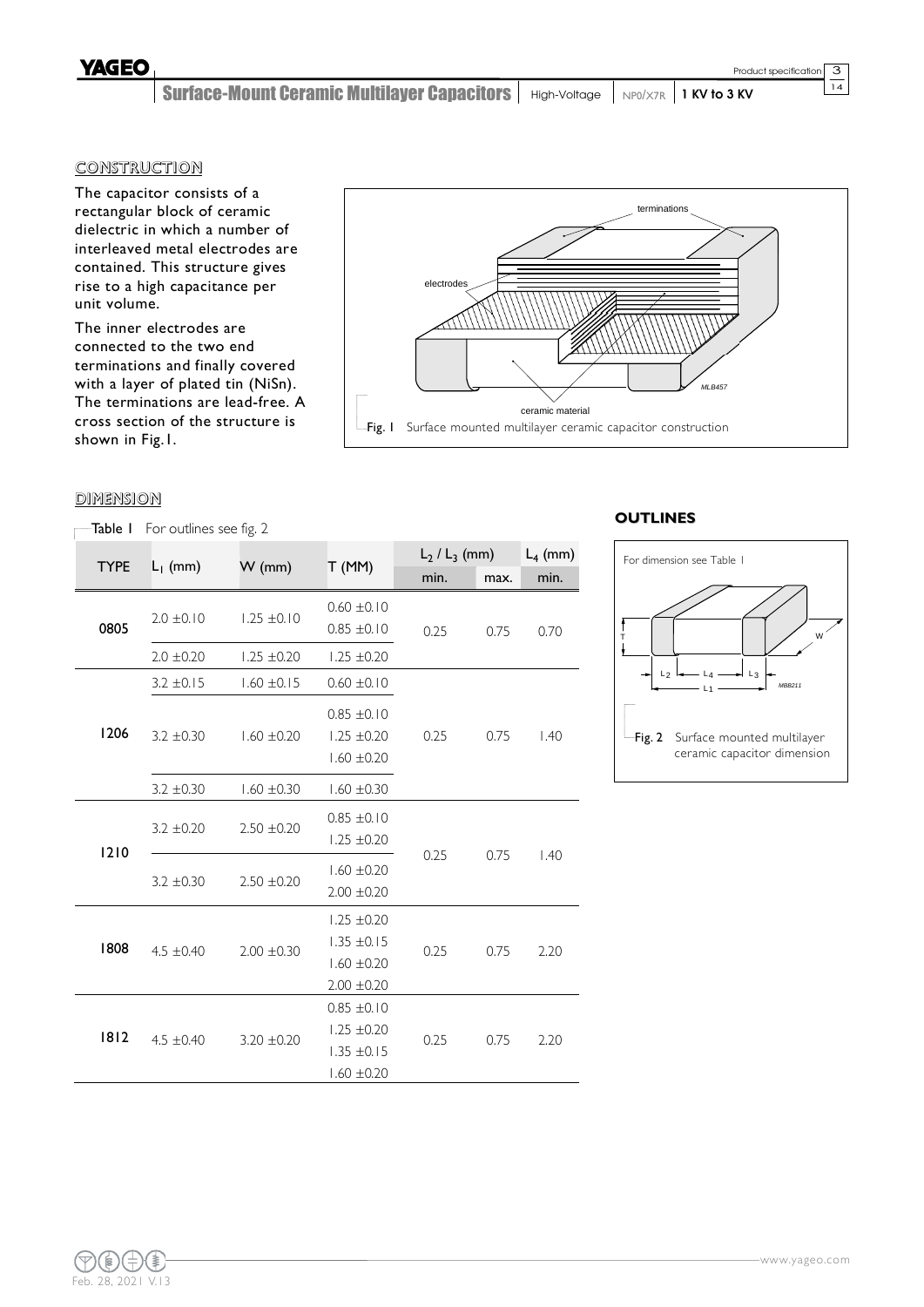14

Surface-Mount Ceramic Multilayer Capacitors | High-Voltage | NP0/X7R | 1 KV to 3 KV

# CAPACITANCE RANGE & THICKNESS FOR NP0

|           |                        | Table 2 Sizes from 0805 to 1812                                                                                  |                                              |                               |      |                                                             |      |      |      |                                                            |                                              |      |
|-----------|------------------------|------------------------------------------------------------------------------------------------------------------|----------------------------------------------|-------------------------------|------|-------------------------------------------------------------|------|------|------|------------------------------------------------------------|----------------------------------------------|------|
| CAP.      | 0805                   | 1206                                                                                                             |                                              |                               | 1210 |                                                             | 1808 |      |      | 1812                                                       |                                              |      |
|           | I KV                   | I KV                                                                                                             | 2 KV                                         | 3 KV                          | I KV | 2 KV                                                        | I KV | 2 KV | 3 KV | I KV                                                       | 2 KV                                         | 3 KV |
| 0.47 pF   |                        | $0.85 \pm 0.1$                                                                                                   |                                              |                               |      |                                                             |      |      |      |                                                            |                                              |      |
| 0.56 pF   |                        | $0.85 \pm 0.1$                                                                                                   |                                              |                               |      |                                                             |      |      |      |                                                            |                                              |      |
| $0.68$ pF |                        | $0.85 \pm 0.1$                                                                                                   |                                              |                               |      |                                                             |      |      |      |                                                            |                                              |      |
| $0.82$ pF |                        | $0.85 \pm 0.1$                                                                                                   |                                              |                               |      |                                                             |      |      |      |                                                            |                                              |      |
| $1.0$ pF  |                        | $0.85 \pm 0.1$                                                                                                   |                                              |                               |      |                                                             |      |      |      |                                                            |                                              |      |
| $1.2$ pF  |                        | $0.85 \pm 0.1$                                                                                                   |                                              |                               |      |                                                             |      |      |      |                                                            |                                              |      |
| $1.5$ pF  |                        | $0.85 \pm 0.1$                                                                                                   |                                              |                               |      |                                                             |      |      |      |                                                            |                                              |      |
| $1.8$ pF  |                        | $0.85 \pm 0.1$                                                                                                   |                                              |                               |      |                                                             |      |      |      |                                                            |                                              |      |
| $2.2$ pF  |                        | $0.85 \pm 0.1$                                                                                                   |                                              |                               |      |                                                             |      |      |      |                                                            |                                              |      |
| $2.7$ pF  |                        | $0.85 \pm 0.1$                                                                                                   |                                              |                               |      |                                                             |      |      |      |                                                            |                                              |      |
| 3.3 pF    |                        | $0.85 \pm 0.1$                                                                                                   |                                              |                               |      |                                                             |      |      |      |                                                            |                                              |      |
| 3.9 pF    |                        | $0.85 \pm 0.1$                                                                                                   |                                              |                               |      |                                                             |      |      |      |                                                            |                                              |      |
| 4.7 pF    |                        | $0.85 \pm 0.1$                                                                                                   |                                              |                               |      |                                                             |      |      |      |                                                            |                                              |      |
| 5.6 pF    |                        | $0.85 \pm 0.1$                                                                                                   |                                              |                               |      |                                                             |      |      |      |                                                            |                                              |      |
| 6.8 pF    |                        | $0.85 \pm 0.1$                                                                                                   |                                              |                               |      |                                                             |      |      |      |                                                            |                                              |      |
| 8.2 pF    |                        | $0.85 \pm 0.1$                                                                                                   |                                              |                               |      |                                                             |      |      |      |                                                            |                                              |      |
|           | 10 pF 0.85±0.1         | $0.85 \pm 0.1$<br>$1.25 \pm 0.2$                                                                                 |                                              | $1.25 \pm 0.2$ $1.25 \pm 0.2$ |      |                                                             |      |      |      | $1.6 \pm 0.2$ $1.25 \pm 0.2$ $1.25 \pm 0.2$ $1.25 \pm 0.2$ |                                              |      |
|           | $12 pF 0.85 \pm 0.1$   |                                                                                                                  | $1.25 \pm 0.2$ $1.25 \pm 0.2$ $1.25 \pm 0.2$ |                               |      |                                                             |      |      |      | $1.6 \pm 0.2$ $1.25 \pm 0.2$ $1.25 \pm 0.2$ $1.25 \pm 0.2$ |                                              |      |
|           |                        | 15 pF 0.85±0.1 1.25±0.2 1.25±0.2 1.25±0.2                                                                        |                                              |                               |      |                                                             |      |      |      | $1.6 \pm 0.2$ $1.25 \pm 0.2$ $1.25 \pm 0.2$ $1.25 \pm 0.2$ |                                              |      |
|           | $18$ pF $0.85 \pm 0.1$ |                                                                                                                  | $1.25 \pm 0.2$ $1.25 \pm 0.2$ $1.25 \pm 0.2$ |                               |      |                                                             |      |      |      | $1.6\pm0.2$ $1.25\pm0.2$ $1.25\pm0.2$ $1.25\pm0.2$         |                                              |      |
|           |                        | 22 pF 0.85±0.1 1.25±0.2 1.25±0.2 1.25±0.2                                                                        |                                              |                               |      |                                                             |      |      |      | $1.6 \pm 0.2$ $1.25 \pm 0.2$ $1.25 \pm 0.2$ $1.25 \pm 0.2$ |                                              |      |
|           |                        | 27 pF 0.85±0.1 1.25±0.2 1.25±0.2 1.25±0.2                                                                        |                                              |                               |      |                                                             |      |      |      | $1.6 \pm 0.2$ $1.25 \pm 0.2$ $1.25 \pm 0.2$ $1.25 \pm 0.2$ |                                              |      |
|           |                        | 33 pF 0.85±0.1 1.25±0.2 1.25±0.2 1.25±0.2 1.25±0.2 1.25±0.2 1.25±0.2 1.25±0.2 1.6±0.2 1.25±0.2 1.25±0.2 1.25±0.2 |                                              |                               |      |                                                             |      |      |      |                                                            |                                              |      |
|           |                        | 39 pF 0.85±0.1 1.25±0.2 1.25±0.2 1.25±0.2 1.25±0.2 1.25±0.2 1.25±0.2 1.25±0.2 1.6±0.2 1.25±0.2 1.25±0.2 1.25±0.2 |                                              |                               |      |                                                             |      |      |      |                                                            |                                              |      |
|           |                        | 47 pF 0.85±0.1 1.25±0.2 1.25±0.2 1.25±0.2 1.25±0.2 1.25±0.2 1.25±0.2 1.25±0.2                                    |                                              |                               |      |                                                             |      |      |      | $1.6 \pm 0.2$ $1.25 \pm 0.2$ $1.25 \pm 0.2$ $1.25 \pm 0.2$ |                                              |      |
| 56 pF     |                        | $1.25 \pm 0.2$ $1.25 \pm 0.2$ $1.25 \pm 0.2$                                                                     |                                              |                               |      | $1.25 \pm 0.2$ $1.25 \pm 0.2$ $1.25 \pm 0.2$ $1.25 \pm 0.2$ |      |      |      | $1.6 \pm 0.2$ $1.25 \pm 0.2$ $1.25 \pm 0.2$ $1.25 \pm 0.2$ |                                              |      |
| 68 pF     |                        | $1.25 \pm 0.2$ $1.25 \pm 0.2$ $1.25 \pm 0.2$                                                                     |                                              |                               |      | $1.25 \pm 0.2$ $1.25 \pm 0.2$ $1.25 \pm 0.2$ $1.25 \pm 0.2$ |      |      |      | $1.6 \pm 0.2$ $1.25 \pm 0.2$ $1.25 \pm 0.2$ $1.25 \pm 0.2$ |                                              |      |
| 82 pF     |                        | $1.25 \pm 0.2$ $1.25 \pm 0.2$ $1.25 \pm 0.2$                                                                     |                                              |                               |      | $1.25 \pm 0.2$ $1.25 \pm 0.2$ $1.25 \pm 0.2$ $1.25 \pm 0.2$ |      |      |      | $1.6 \pm 0.2$ $1.25 \pm 0.2$ $1.25 \pm 0.2$ $1.25 \pm 0.2$ |                                              |      |
| 100 pF    |                        |                                                                                                                  | $1.25 \pm 0.2$ $1.25 \pm 0.2$                |                               |      | $1.25 \pm 0.2$ $1.25 \pm 0.2$ $1.25 \pm 0.2$ $1.25 \pm 0.2$ |      |      |      | $1.6 \pm 0.2$ $1.25 \pm 0.2$ $1.25 \pm 0.2$ $1.25 \pm 0.2$ |                                              |      |
| 120 pF    |                        |                                                                                                                  | $1.25 \pm 0.2$ $1.25 \pm 0.2$                |                               |      | $1.25 \pm 0.2$ $1.25 \pm 0.2$ $1.25 \pm 0.2$ $1.25 \pm 0.2$ |      |      |      |                                                            | $1.25 \pm 0.2$ $1.25 \pm 0.2$ $1.25 \pm 0.2$ |      |
| $150$ pF  |                        |                                                                                                                  | $1.25 \pm 0.2$ $1.25 \pm 0.2$                |                               |      | $1.25 \pm 0.2$ $1.25 \pm 0.2$ $1.25 \pm 0.2$ $1.25 \pm 0.2$ |      |      |      |                                                            | $1.25 \pm 0.2$ $1.25 \pm 0.2$ $1.25 \pm 0.2$ |      |
| 180 pF    |                        |                                                                                                                  | $1.25 \pm 0.2$ $1.25 \pm 0.2$                |                               |      | $1.25 \pm 0.2$ $1.25 \pm 0.2$ $1.25 \pm 0.2$ $1.25 \pm 0.2$ |      |      |      |                                                            | $1.25 \pm 0.2$ $1.25 \pm 0.2$ $1.25 \pm 0.2$ |      |

### **NOTE**

1. Values in shaded cells indicate thickness class in mm

2. Capacitance value of non E-12 series is on request

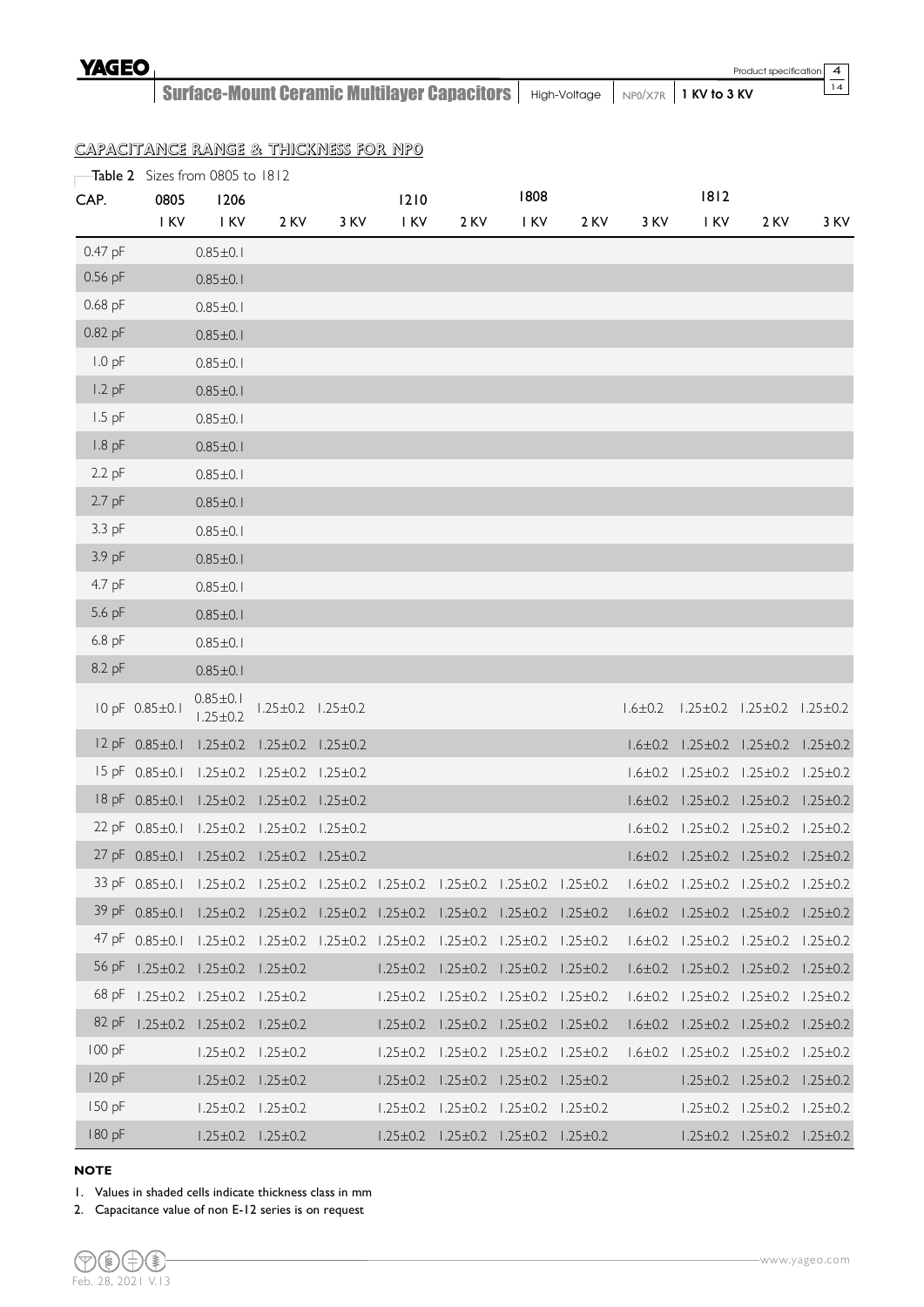Surface-Mount Ceramic Multilayer Capacitors | High-Voltage | NP0/X7R | 1 KV to 3 KV

# CAPACITANCE RANGE & THICKNESS FOR NP0

| - Table 3         |      | Sizes from 0805 to 1812 |                |      |                |                |                |                               |      |                |                               |              |
|-------------------|------|-------------------------|----------------|------|----------------|----------------|----------------|-------------------------------|------|----------------|-------------------------------|--------------|
| CAP.              | 0805 | 1206                    |                |      | 1210           |                | 1808           |                               |      | $1812$         |                               |              |
|                   | I KV | I KV                    | 2 KV           | 3 KV | I KV           | 2 KV           | I KV           | 2 KV                          | 3 KV | I KV           | 2 KV                          | 3 KV         |
| 220 pF            |      | $1.25 \pm 0.2$          | $1.25 \pm 0.2$ |      | $1.25 \pm 0.2$ | $1,25 \pm 0.2$ | $1,25 \pm 0.2$ | $1.25 \pm 0.2$                |      | $1.25 \pm 0.2$ | $1.25 \pm 0.2$                | $1,25\pm0.2$ |
| 270 pF            |      | $1.25 \pm 0.2$          |                |      | $1.25 \pm 0.2$ |                |                | $1.25 \pm 0.2$ $1.25 \pm 0.2$ |      |                | $1.25 \pm 0.2$ $1.25 \pm 0.2$ |              |
| 330 pF            |      | $1.25 \pm 0.2$          |                |      | $1.25 \pm 0.2$ |                | $1,25 \pm 0.2$ | $1.25 \pm 0.2$                |      | $1.25 \pm 0.2$ | $1.25 \pm 0.2$                |              |
| 390 pF            |      | $1.25 \pm 0.2$          |                |      | $1.25 \pm 0.2$ |                |                | $1.25 \pm 0.2$ $1.25 \pm 0.2$ |      |                | $1.25 \pm 0.2$ $1.25 \pm 0.2$ |              |
| 470 pF            |      | $1.25 \pm 0.2$          |                |      | $1.25 \pm 0.2$ |                | $1.25 \pm 0.2$ | $1.25 \pm 0.2$                |      | $1.25 \pm 0.2$ | $1.25 \pm 0.2$                |              |
| 560 pF            |      | $1.25 \pm 0.2$          |                |      | $1.25 \pm 0.2$ |                | $1.25 \pm 0.2$ | $1.25 \pm 0.2$                |      |                | $1.25 \pm 0.2$ $1.25 \pm 0.2$ |              |
| 680 pF            |      | $1.25 \pm 0.2$          |                |      | $1.25 \pm 0.2$ |                | $1.25 \pm 0.2$ |                               |      | $1.25 \pm 0.2$ | $1,25\pm0.2$                  |              |
| 820 pF            |      | $1.25 \pm 0.2$          |                |      | $1.25 \pm 0.2$ |                |                |                               |      | $1.25 \pm 0.2$ | $1.25 \pm 0.2$                |              |
| 1.0 <sub>nf</sub> |      | $1.25 \pm 0.2$          |                |      | $1.25 \pm 0.2$ |                |                |                               |      | $1.25 \pm 0.2$ | $1.25 \pm 0.2$                |              |
| $1.2$ nF          |      |                         |                |      |                |                |                |                               |      | $1.25 \pm 0.2$ |                               |              |
| $1.5$ nF          |      |                         |                |      |                |                |                |                               |      | $1.25 \pm 0.2$ |                               |              |

### **NOTE**

3. Values in shaded cells indicate thickness class in mm

4. Capacitance value of non E-12 series is on request

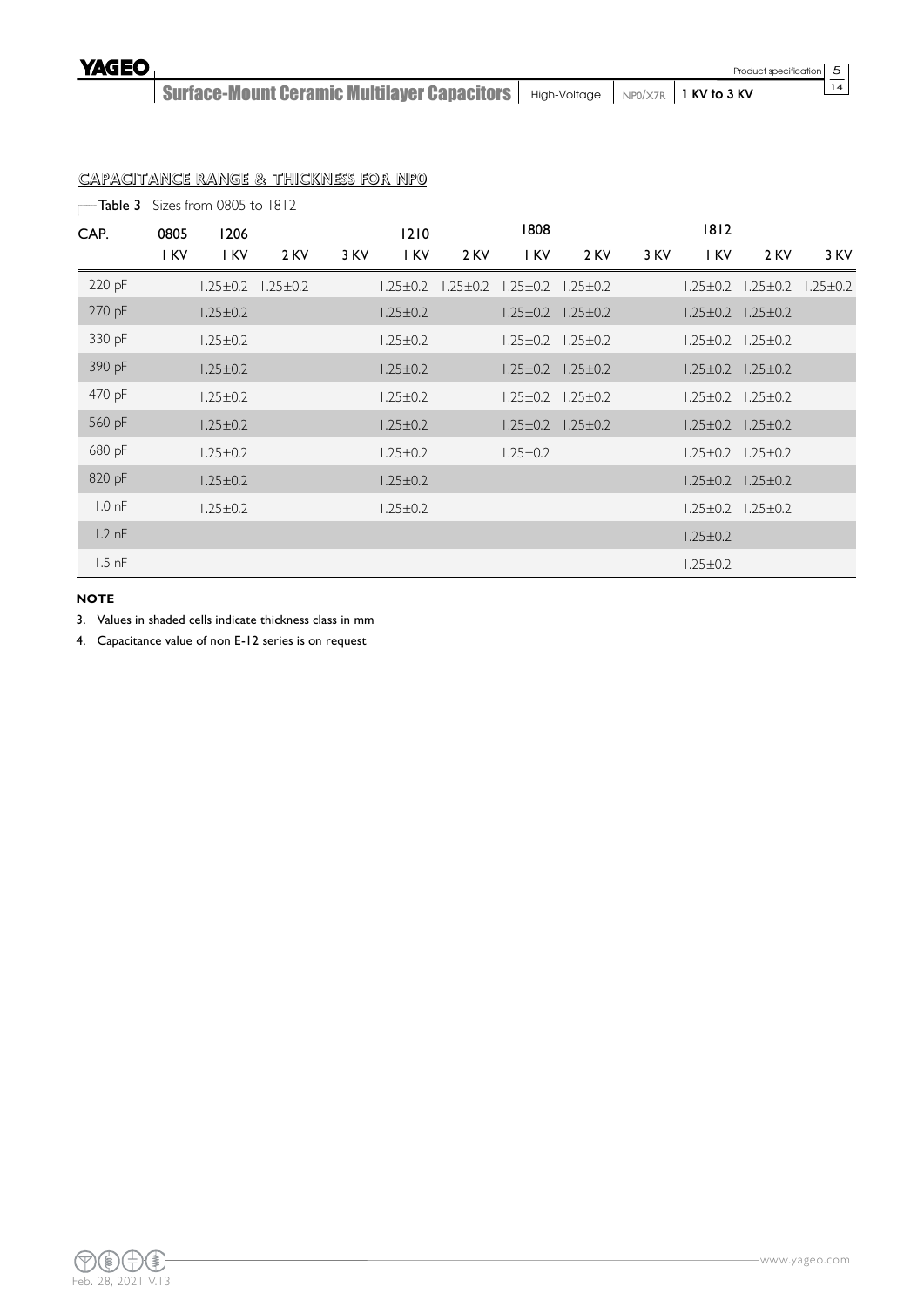14

Surface-Mount Ceramic Multilayer Capacitors | High-Voltage | NP0/X7R | 1 KV to 3 KV

# CAPACITANCE RANGE & THICKNESS FOR X7R

|                  | Table 4 Sizes from 0805 to 1812                       |                |                                   |       |                |                               |                                                                             |                               |               |                                                                                                                     |      |      |
|------------------|-------------------------------------------------------|----------------|-----------------------------------|-------|----------------|-------------------------------|-----------------------------------------------------------------------------|-------------------------------|---------------|---------------------------------------------------------------------------------------------------------------------|------|------|
| CAP.             | 0805                                                  | 1206           |                                   |       | 1210           |                               | 1808                                                                        |                               |               | 1812                                                                                                                |      |      |
|                  | I KV                                                  | I KV           | 2 KV                              | 2.5KV | I KV           | 2 KV                          | I KV                                                                        | 2 KV                          | 3 KV          | I KV                                                                                                                | 2 KV | 3 KV |
| 100 pF           |                                                       |                |                                   |       |                |                               |                                                                             |                               |               |                                                                                                                     |      |      |
|                  | 150 pF 0.85±0.1                                       |                |                                   |       |                |                               |                                                                             |                               | $1.6 \pm 0.2$ |                                                                                                                     |      |      |
|                  |                                                       |                | 220 pF 0.85±0.1 1.25±0.2 1.25±0.2 |       |                | $1.25 \pm 0.2$ $1.25 \pm 0.2$ |                                                                             |                               | $1.6 \pm 0.2$ |                                                                                                                     |      |      |
|                  | 330 pF 0.85±0.1 1.25±0.2 1.25±0.2                     |                |                                   |       |                | $1.25 \pm 0.2$ $1.25 \pm 0.2$ |                                                                             | $1.35 \pm 0.15$ $1.6 \pm 0.2$ |               |                                                                                                                     |      |      |
|                  | 470 pF 0.85±0.1 1.25±0.2 1.25±0.2                     |                |                                   |       |                |                               | $1.25 \pm 0.2$ $1.25 \pm 0.2$ $1.35 \pm 0.15$ $1.35 \pm 0.15$ $1.6 \pm 0.2$ |                               |               |                                                                                                                     |      |      |
|                  |                                                       |                | 680 pF 0.85±0.1 1.25±0.2 1.25±0.2 |       |                |                               | $1.25 \pm 0.2$ $1.25 \pm 0.2$ $1.35 \pm 0.15$ $1.35 \pm 0.15$ $1.6 \pm 0.2$ |                               |               |                                                                                                                     |      |      |
|                  |                                                       |                |                                   |       |                |                               |                                                                             |                               |               | 1.0 nF 0.85±0.1 1.25±0.2 1.25±0.2 1.6±0.2 1.25±0.2 1.25±0.2 1.35±0.15 1.35±0.15 2.0±0.2 1.35±0.15 1.35±0.15 1.6±0.2 |      |      |
|                  | $1.5$ nF $1.25 \pm 0.2$ $1.25 \pm 0.2$ $1.25 \pm 0.2$ |                |                                   |       |                |                               |                                                                             |                               |               | $1.25 \pm 0.2$ $1.25 \pm 0.2$ $1.35 \pm 0.15$ $1.35 \pm 0.15$ $2.0 \pm 0.2$ $1.35 \pm 0.15$ $1.35 \pm 0.15$         |      |      |
|                  | 2.2 nF $1.25 \pm 0.2$ $1.25 \pm 0.2$                  |                |                                   |       |                |                               | $1.25 \pm 0.2$ $1.60 \pm 0.2$ $1.35 \pm 0.15$ $1.6 \pm 0.2$                 |                               |               | $1.35 \pm 0.15$ $1.35 \pm 0.15$                                                                                     |      |      |
|                  | 3.3 nF 1.25±0.2 1.25±0.2                              |                |                                   |       | $1.25 \pm 0.2$ |                               | $1.35 \pm 0.15$                                                             |                               |               | $1.35 \pm 0.15$ $1.35 \pm 0.15$                                                                                     |      |      |
| $4.7$ nF         |                                                       | $1.25 \pm 0.2$ |                                   |       | $1.25 \pm 0.2$ |                               | $1.35 \pm 0.15$                                                             |                               |               | $1.35 \pm 0.15$ $1.35 \pm 0.15$                                                                                     |      |      |
| $6.8$ nF         |                                                       | $1.25 \pm 0.2$ |                                   |       | $1.25 \pm 0.2$ |                               | $1.6 \pm 0.2$                                                               |                               |               | $1.35 \pm 0.15$                                                                                                     |      |      |
| 10nF             |                                                       | $1.25 \pm 0.2$ |                                   |       | $1.25 \pm 0.2$ |                               | $1.6 \pm 0.2$                                                               |                               |               | $1.35 \pm 0.15$                                                                                                     |      |      |
| 15 <sub>nf</sub> |                                                       |                |                                   |       | $1.25 \pm 0.2$ |                               |                                                                             |                               |               | $1.35 \pm 0.15$                                                                                                     |      |      |
| $22$ nF          |                                                       |                |                                   |       | $1.6 \pm 0.2$  |                               |                                                                             |                               |               | $1.35 \pm 0.15$                                                                                                     |      |      |
| 33 nF            |                                                       |                |                                   |       |                |                               |                                                                             |                               |               | $1.6 \pm 0.2$                                                                                                       |      |      |
| 47 nF            |                                                       |                |                                   |       |                |                               |                                                                             |                               |               |                                                                                                                     |      |      |
| 68 nF            |                                                       |                |                                   |       |                |                               |                                                                             |                               |               |                                                                                                                     |      |      |
| 100 nF           |                                                       |                |                                   |       |                |                               |                                                                             |                               |               |                                                                                                                     |      |      |

#### **NOTE**

- 1. Values in shaded cells indicate thickness class in mm
- 2. Capacitance value of non E-6 series is on request

3. For products with 5% tolerance, please contact local sales force before ordering

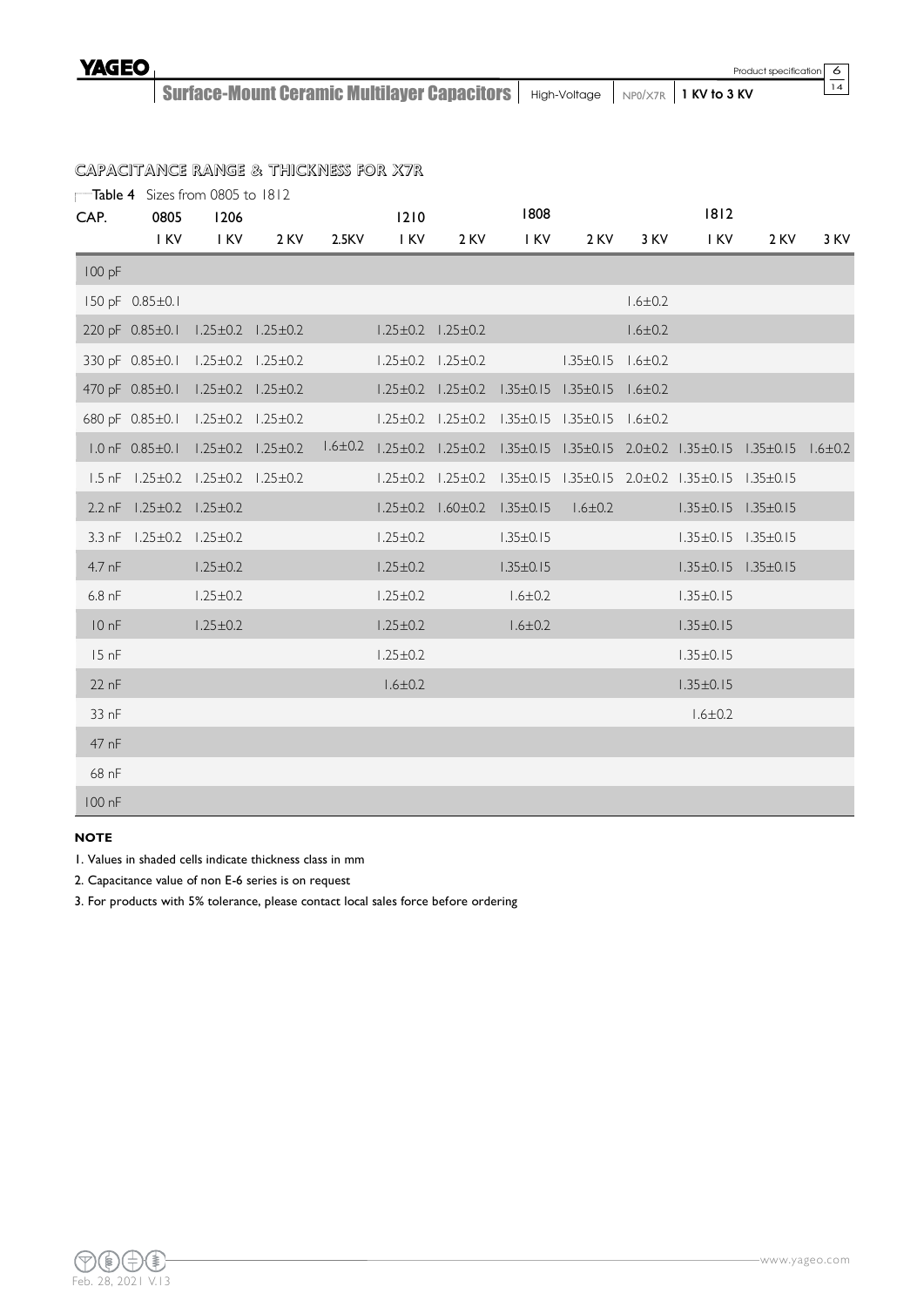14

Surface-Mount Ceramic Multilayer Capacitors | High-Voltage | NP0/X7R | 1 KV to 3 KV

# THICKNESS CLASSES AND PACKING QUANTITY

| Table 5     |                           |                          |                                        |                |                                     |                                          |                     |
|-------------|---------------------------|--------------------------|----------------------------------------|----------------|-------------------------------------|------------------------------------------|---------------------|
| <b>SIZE</b> | <b>THICKNESS</b>          | <b>TAPE WIDTH</b>        | Ø180 MM / 7 INCH                       |                | Ø330 MM / 13 INCH                   |                                          | <b>QUANTITY</b>     |
| <b>CODE</b> | <b>CLASSIFICATION</b>     | <b>QUANTITY PER REEL</b> | Paper                                  | <b>Blister</b> | Paper                               | <b>Blister</b>                           | PER BULK CASE       |
| 0201        | $0.3 \pm 0.03$ mm         | 8 <sub>mm</sub>          | 15,000                                 | $---$          | 50,000                              | $---$                                    |                     |
| 0402        | $0.5 \pm 0.05$ mm         | $8 \text{ mm}$           | 10,000                                 | $\overline{a}$ | 50,000                              | $\overline{a}$                           | 50,000              |
| 0603        | $0.8 \pm 0.1$ mm          | 8 <sub>mm</sub>          | 4,000                                  | $\cdots$       | 15,000                              | $---$                                    | 15,000              |
|             | $0.6 \pm 0.1$ mm          | 8 mm                     | 4,000                                  | $---$          | 20,000                              | $---$                                    | 10,000              |
| 0805        | $0.8 / 0.85 \pm 0.1$ mm   | 8 mm                     | 4,000                                  | ---            | 15,000                              | $\overline{a}$                           | 8,000               |
|             | $1.00 \pm 0.1$ mm         | 8 <sub>mm</sub>          | $ -$                                   | 3,000          | ---                                 | 10,000                                   |                     |
|             | $1.25 \pm 0.2$ mm         | 8 <sub>mm</sub>          | $---$                                  | 3,000          | $---$                               | 10,000                                   | 5,000               |
|             | $0.6 \pm 0.1$ mm          | 8 <sub>mm</sub>          | 4,000                                  | $\overline{a}$ | 20,000                              | $---$                                    |                     |
|             | $0.8 / 0.85 \pm 0.1$ mm   | $8 \text{ mm}$           | 4,000                                  | $---$          | 15,000                              | $---$                                    | $\cdots$            |
| 1206        | 1.00 / 1.15 ±0.1 mm       | 8 mm                     | $---$                                  | 3,000          | $---$                               | 10,000                                   | $---$               |
|             | $1.25 \pm 0.2 \text{ mm}$ | 8 mm                     | $---$                                  | 3,000          | $---$                               | 10,000                                   |                     |
|             | $1.6 \pm 0.15$ mm         | $8 \, \text{mm}$         | $\qquad \qquad -$                      | 2,500          | $---$                               | 10,000                                   | ---                 |
|             | $1.6 \pm 0.2$ mm          | 8 mm                     | $\qquad \qquad - \qquad -$             | 2,000          | $\cdots$                            | 8,000                                    | $\qquad \qquad - -$ |
|             | $0.6 / 0.7 \pm 0.1$ mm    | 8 <sub>mm</sub>          | $---$                                  | 4,000          | $---$                               | 15,000                                   |                     |
|             | $0.85 \pm 0.1 \text{ mm}$ | 8 <sub>mm</sub>          | $---$                                  | 4,000          | $---$                               | 10,000                                   |                     |
|             | $1.15 \pm 0.1$ mm         | 8 mm                     | $---$                                  | 3,000          | $---$                               | 10,000                                   |                     |
| 1210        | $1.15 \pm 0.15$ mm        | 8 <sub>mm</sub>          | $---$                                  | 3,000          | $\overline{a}$                      | 10,000                                   | ---                 |
|             | $1.25 \pm 0.2$ mm         | 8 <sub>mm</sub>          | $---$                                  | 3,000          | $---$                               | $---$                                    |                     |
|             | $1.5 \pm 0.1$ mm          | 8 <sub>mm</sub>          | $\qquad \qquad - -$                    | 2,000          | $---$                               | $\frac{1}{2}$                            | $---$               |
|             | $1.6 / 1.9 \pm 0.2$ mm    | 8 <sub>mm</sub>          | $---$                                  | 2,000          |                                     | $---$                                    |                     |
|             | $2.0 \pm 0.2$ mm          | 8 <sub>mm</sub>          |                                        | 2,000<br>1,000 |                                     | ---                                      |                     |
|             | $2.5 \pm 0.2$ mm          | $8 \, \text{mm}$         |                                        | 1,000<br>500   | ---                                 | ---                                      |                     |
|             | $1.15 \pm 0.15$ mm        | 12 mm                    | $\sim$ $\sim$ $\sim$                   | 3,000          | $---$                               | $\cdots$                                 |                     |
|             | $1.25 \pm 0.2 \text{ mm}$ | 12 mm                    | $---$                                  | 3,000          | ---                                 | $---$                                    | $---$               |
| 1808        | $1.35 \pm 0.15$ mm        | $12 \text{ mm}$          | $---$                                  | 2,000          | $---$                               | $---$                                    |                     |
|             | $1.5 \pm 0.1$ mm          | 12 mm                    | $---$                                  | 2,000          |                                     | $---$                                    |                     |
|             | $1.6 \pm 0.2$ mm          | $12 \, \text{mm}$        | ---                                    | 2,000          | $---$                               | $---$                                    |                     |
|             | $2.0 \pm 0.2$ mm          | 12 mm                    | ---                                    | 2,000          | $---$                               | $\qquad \qquad - -$                      |                     |
|             | $0.6 / 0.85 \pm 0.1$ mm   | 12 mm                    | ---                                    | 2,000          |                                     |                                          |                     |
|             | $1.15 \pm 0.1$ mm         | $12 \, \text{mm}$        | $- \, - \, -$                          | 1,000          | $---$                               | $-\!-\!$                                 | ---                 |
|             | $1.15 \pm 0.15$ mm        | $12 \, \text{mm}$        | $\scriptstyle\cdots\scriptstyle\cdots$ | 1,000          | $\hspace{0.05cm}---\hspace{0.05cm}$ | $\qquad \qquad - -$                      | ---                 |
|             | $1.25 \pm 0.2 \text{ mm}$ | $12 \, \text{mm}$        | $\qquad \qquad - -$                    | 1,000          | $---$                               | $-\!-\!$                                 |                     |
| 1812        | $1.35 \pm 0.15$ mm        | $12 \, \text{mm}$        | $---$                                  | 1,000          | ---                                 | $---$                                    | ---                 |
|             | $1.5 \pm 0.1$ mm          | $12 \, \text{mm}$        | ---                                    | 1,000          | $---$                               | $\cdots$                                 |                     |
|             | $1.6 \pm 0.2$ mm          | $12 \, \text{mm}$        | ---                                    | 1,000          | $---$                               | $---$                                    | ---                 |
|             | $2.0 \pm 0.2 \text{ mm}$  | 12 mm                    | $---$                                  | 1,000          | $---$                               | $\hspace{0.05cm} \ldots \hspace{0.05cm}$ |                     |
|             | $2.5 \pm 0.2$ mm          | 12 mm                    | $-\!-\!$                               | 500            | $---$                               | $- \, - \, -$                            | $\qquad \qquad - -$ |

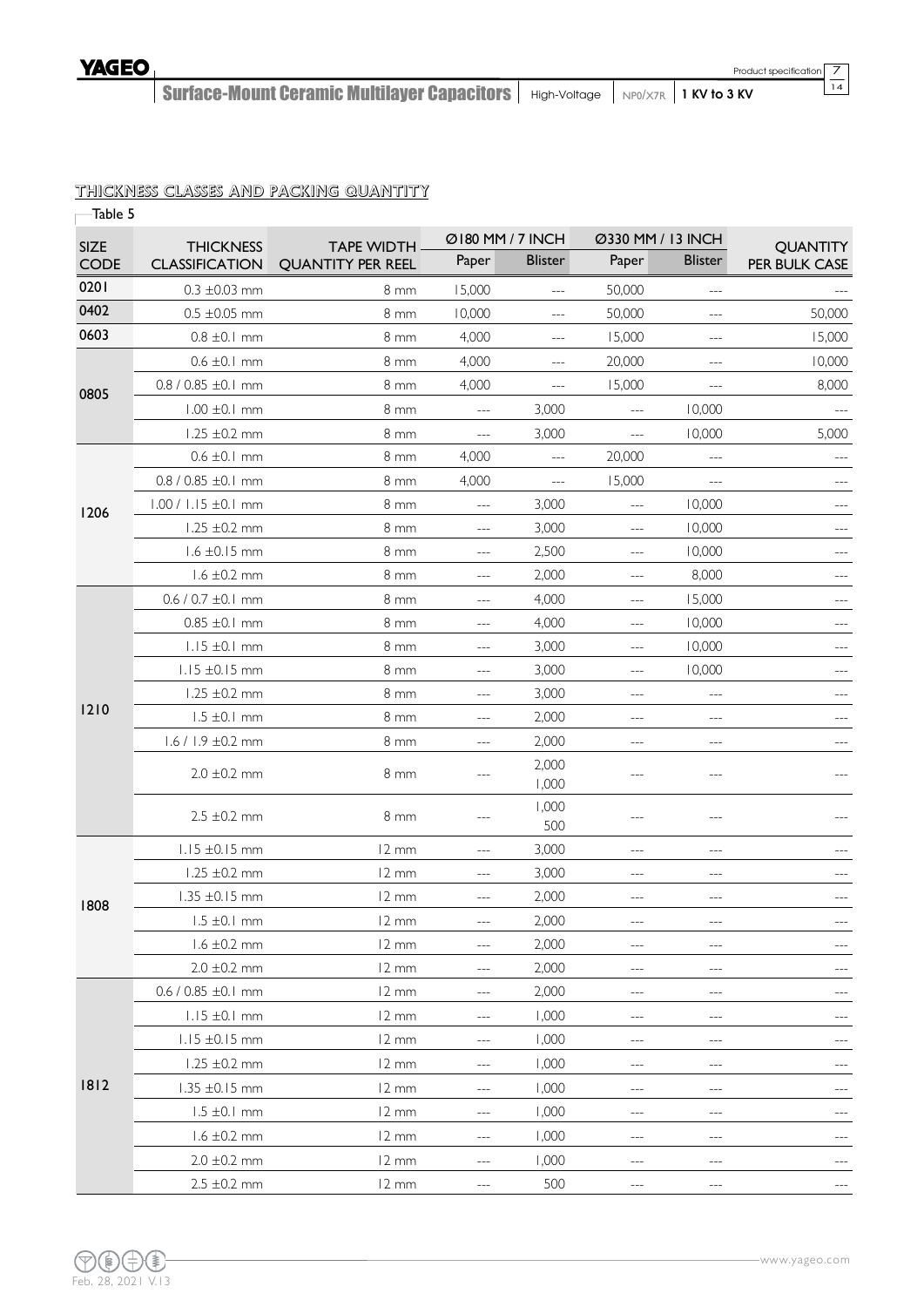Surface-Mount Ceramic Multilayer Capacitors | High-Voltage | NP0/X7R | 1 KV to 3 KV

# ELECTRICAL CHARACTERISTICS

# **NP0/X7R DIELECTRIC CAPACITORS; NISN TERMINATIONS**

Unless otherwise stated all electrical values apply at an ambient temperature of 20±1 °C, an atmospheric pressure of 86 to 106 kPa, and a relative humidity of 63 to 67%.

| Table 6                     |                                                                                                      |                                                                                       |
|-----------------------------|------------------------------------------------------------------------------------------------------|---------------------------------------------------------------------------------------|
| <b>DESCRIPTION</b>          |                                                                                                      | <b>VALUE</b>                                                                          |
|                             | Capacitance range                                                                                    | 10 pF to 33 nF                                                                        |
|                             | Capacitance tolerance                                                                                |                                                                                       |
| NP <sub>0</sub>             | C < 10 pF                                                                                            | $\pm 0.25$ pF, $\pm 0.5$ pF                                                           |
|                             | $C \ge 10$ pF                                                                                        | $±2\%, ±5\%$                                                                          |
| X7R                         |                                                                                                      | $\pm 5\%$ (1), $\pm 10\%$                                                             |
|                             | Dissipation factor (D.F.)                                                                            |                                                                                       |
| NP <sub>0</sub>             | C < 30 pF                                                                                            | $\leq$ 1 / (400 + 20C)                                                                |
|                             | $C \geq 30$ pF                                                                                       | $\leq 0.1%$                                                                           |
| X7R                         |                                                                                                      | $\leq$ 2.5 $\%$                                                                       |
|                             | Insulation resistance after 1 minute at $U_r$ (DC)                                                   | $R_{ins} \geq 10$ G $\Omega$ or $R_{ins} \times C \geq 500$ seconds whichever is less |
|                             | Maximum capacitance change as a function of temperature<br>(temperature characteristic/coefficient): |                                                                                       |
| N <sub>P</sub> <sub>0</sub> |                                                                                                      | $\pm 30$ ppm/°C                                                                       |
| X7R                         |                                                                                                      | ±15%                                                                                  |
|                             | Operating temperature range:                                                                         |                                                                                       |
| NP0/X7R                     |                                                                                                      | $-55 °C$ to $+125 °C$                                                                 |

#### **NOTE**

1. ±5% tolerance of capacitance value isn't available for X7R full product range, please contact local sales force before ordering

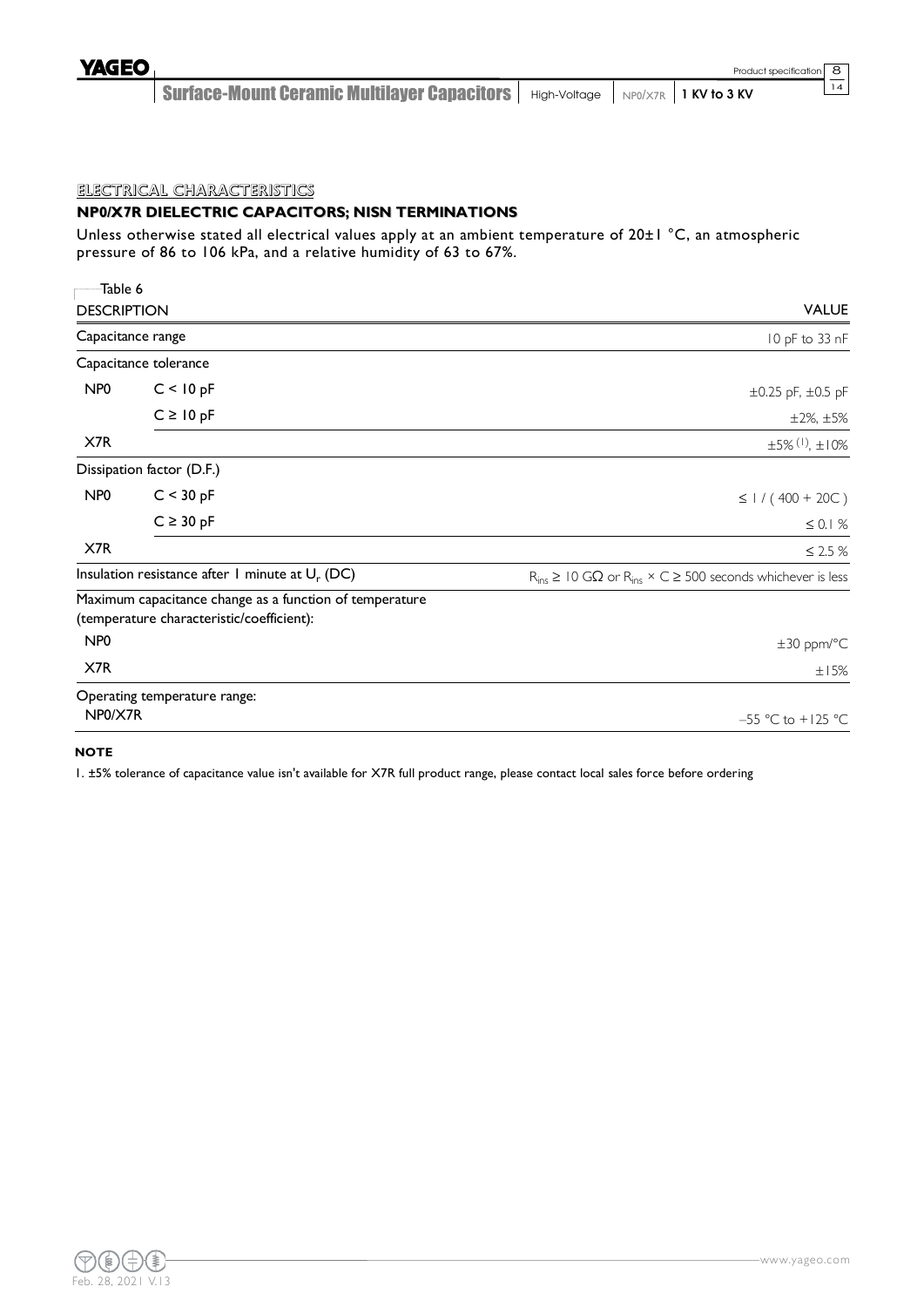Surface-Mount Ceramic Multilayer Capacitors | High-Voltage | NP0/X7R | 1 KV to 3 KV

### **HIGH-VOLTAGE NP0**





# **HIGH-VOLTAGE X7R**





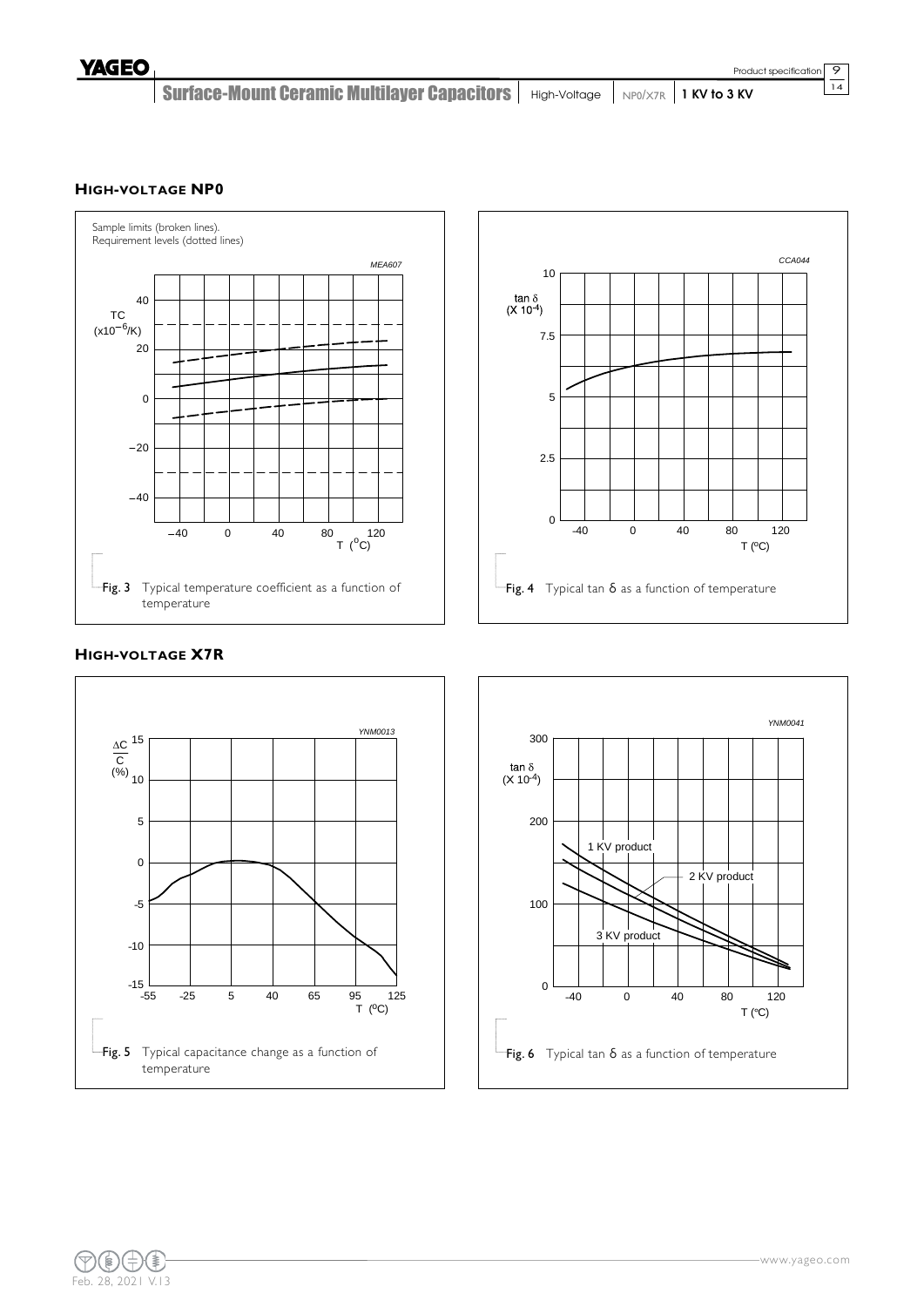Surface-Mount Ceramic Multilayer Capacitors | High-Voltage | NP0/X7R | 1 KV to 3 KV

# SOLDERING RECOMMENDATION

| -Table 7                          |                     |                 |               |                 |             |  |  |  |  |  |  |
|-----------------------------------|---------------------|-----------------|---------------|-----------------|-------------|--|--|--|--|--|--|
| <b>SOLDERING</b><br><b>METHOD</b> | <b>SIZE</b><br>0402 | 0603            | 0805          | 1206            | $\geq$ 1210 |  |  |  |  |  |  |
| Reflow                            | Reflow only         | $\geq$ 1.0 µF   | $\geq$ 2.2 µF | $\geq$ 4.7 µF   | Reflow only |  |  |  |  |  |  |
| Reflow/Wave                       | $---$               | $<$ 1.0 $\mu$ F | $< 2.2 \mu F$ | $<$ 4.7 $\mu$ F | $---$       |  |  |  |  |  |  |

### TESTS AND REQUIREMENTS

|                                                       | Table 8 Test procedures and requirements |       |                                                                                                                                                                                                                                                                             |                                  |
|-------------------------------------------------------|------------------------------------------|-------|-----------------------------------------------------------------------------------------------------------------------------------------------------------------------------------------------------------------------------------------------------------------------------|----------------------------------|
| <b>TEST</b>                                           | <b>TEST METHOD</b>                       |       | <b>PROCEDURE</b>                                                                                                                                                                                                                                                            | <b>REQUIREMENTS</b>              |
| Mounting                                              | IEC 60384- 4.3<br>21/22                  |       | The capacitors may be mounted on printed-circuit boards or<br>ceramic substrates                                                                                                                                                                                            | No visible damage                |
| Visual<br>Inspection and<br><b>Dimension</b><br>Check |                                          | 4.4   | Any applicable method using $\times$ 10 magnification                                                                                                                                                                                                                       | In accordance with specification |
| Capacitance                                           |                                          | 4.5.1 | Class I:<br>$f = 1$ MHz for $C \le 1$ nF, measuring at voltage $1$ V <sub>rms</sub> at 20 °C<br>$f = 1$ KHz for C > 1 nF, measuring at voltage 1 V <sub>rms</sub> at 20 °C<br>Class 2:<br>$f = 1$ KHz for $C \le 10$ µF, measuring at voltage $1$ V <sub>rms</sub> at 20 °C | Within specified tolerance       |
| Dissipation<br>Factor (D.F.)                          |                                          | 4.5.2 | Class I:<br>$f = 1$ MHz for $C \le 1$ nF, measuring at voltage $1$ V <sub>rms</sub> at 20 °C<br>$f = 1$ KHz for C > 1 nF, measuring at voltage 1 V <sub>rms</sub> at 20 °C<br>Class 2:<br>$f = 1$ KHz for $C \le 10$ µF, measuring at voltage 1 V <sub>rms</sub> at 20 °C   | In accordance with specification |
| Insulation<br>Resistance                              |                                          | 4.5.3 | $U_r \le 500$ V: At Ur for 1 minute<br>$U_r$ > 500 V: At 500 V for 1 minute                                                                                                                                                                                                 | In accordance with specification |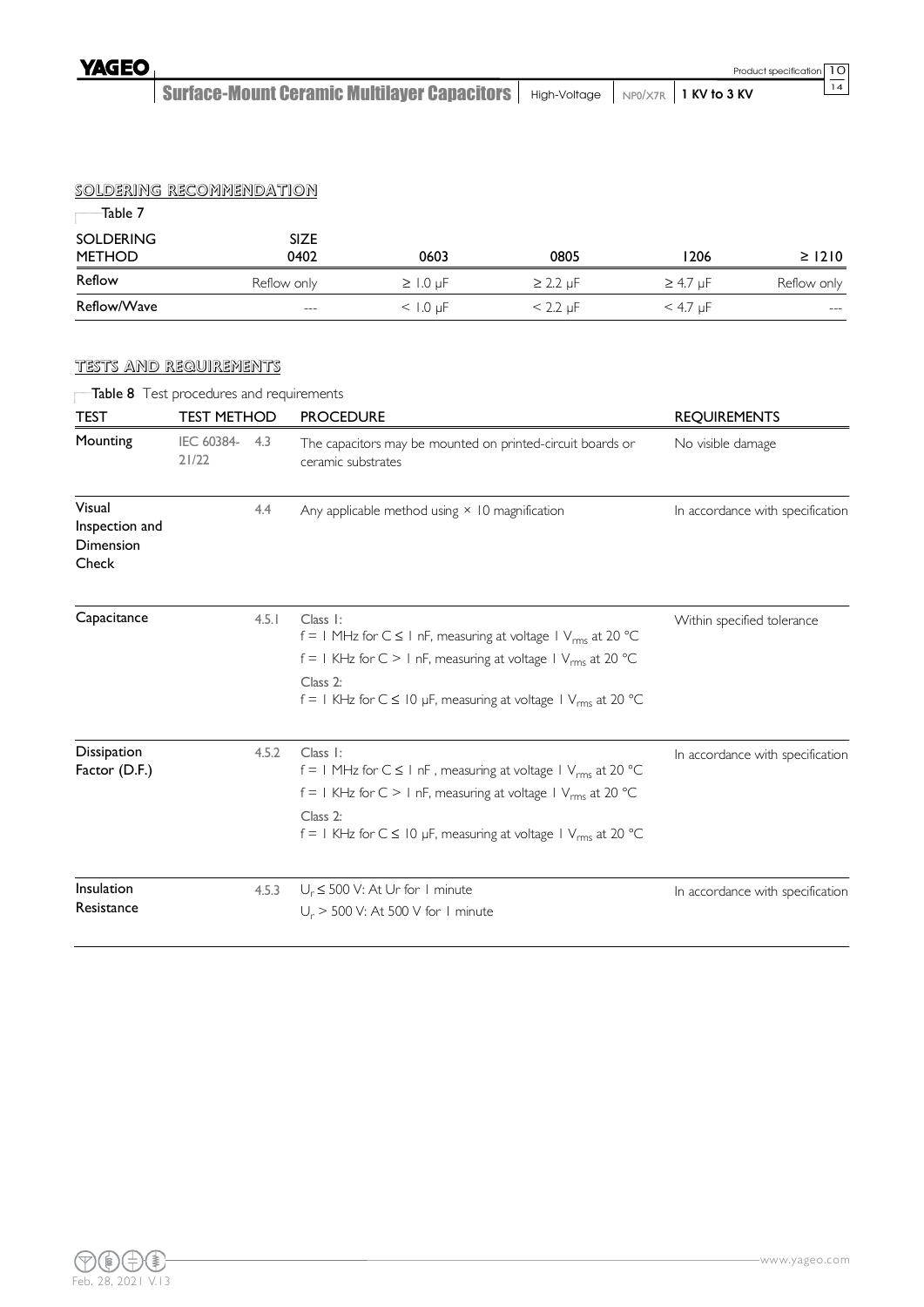| <b>TEST</b>                | <b>TEST METHOD</b>  |     | <b>PROCEDURE</b>                                                                                                                                                                                                                                                                                                                                                                                                                                                                                                                                                                                                                                                                                                                                                                                                                                            | <b>REQUIREMENTS</b>                                                                                                                                                                                                                                                                                                                                                |
|----------------------------|---------------------|-----|-------------------------------------------------------------------------------------------------------------------------------------------------------------------------------------------------------------------------------------------------------------------------------------------------------------------------------------------------------------------------------------------------------------------------------------------------------------------------------------------------------------------------------------------------------------------------------------------------------------------------------------------------------------------------------------------------------------------------------------------------------------------------------------------------------------------------------------------------------------|--------------------------------------------------------------------------------------------------------------------------------------------------------------------------------------------------------------------------------------------------------------------------------------------------------------------------------------------------------------------|
| Temperature<br>Coefficient |                     | 4.6 | Capacitance shall be measured by the steps shown<br>in the following table.<br>The capacitance change should be measured after<br>5 min at each specified temperature stage.<br>Temperature(°C)<br>Step<br>25±2<br>a<br>Lower temperature ± 3°C<br>b<br>25±2<br>$\mathsf C$<br>Upper Temperature±2°C<br>d<br>25±2<br>$\mathsf{e}% _{t}\left( t\right)$<br>$(1)$ Class I<br>Temperature Coefficient shall be calculated from<br>the formula as below<br>Temp, Coefficient = $\frac{C2 - C1}{C1 \times AT} \times 10^6$ [ppm/°C]<br>CI: Capacitance at step c<br>C2: Capacitance at 125°C<br>$\Delta T$ : $100^{\circ}C = 125^{\circ}C - 25^{\circ}C$<br>$(2)$ Class II<br>Capacitance Change shall be calculated from the<br>formula as below<br>$\Delta C = \frac{C2 - C1}{C1} \times 100\%$<br>CI: Capacitance at step c<br>C2: Capacitance at step b or d | <general purpose="" series=""><br/>Class I:<br/><math>\Delta</math> C/C: <math>\pm</math>30ppm<br/>Class<sub>2</sub>:<br/><math>X7R: \Delta</math> C/C: <math>\pm 15%</math><br/>Y5V: Δ C/C: 22~-82%<br/><high capacitance="" series=""><br/>Class<sub>2</sub>:<br/>X7R/X5R: <math>\Delta</math> C/C: <math>\pm</math>15%<br/>Y5V: Δ C/C: 22~-82%</high></general> |
| Adhesion                   | IEC 60384-<br>21/22 | 4.7 | A force applied for 10 seconds to the line joining<br>the terminations and in a plane parallel to the<br>substrate                                                                                                                                                                                                                                                                                                                                                                                                                                                                                                                                                                                                                                                                                                                                          | Force<br>size $\geq$ 0603: 5N                                                                                                                                                                                                                                                                                                                                      |
| Bending<br>Strength        |                     | 4.8 | Mounting in accordance with IEC 60384-22<br>paragraph 4.3<br>Conditions: bending I mm at a rate of I mm/s,<br>radius jig 5 mm                                                                                                                                                                                                                                                                                                                                                                                                                                                                                                                                                                                                                                                                                                                               | No visible damage<br>$\Delta C/C$<br>Class 1:<br>NP0: within ±1% or 0.5 pF, whichever is greater<br>Class <sub>2</sub> :<br>$X7R: \pm 10\%$                                                                                                                                                                                                                        |

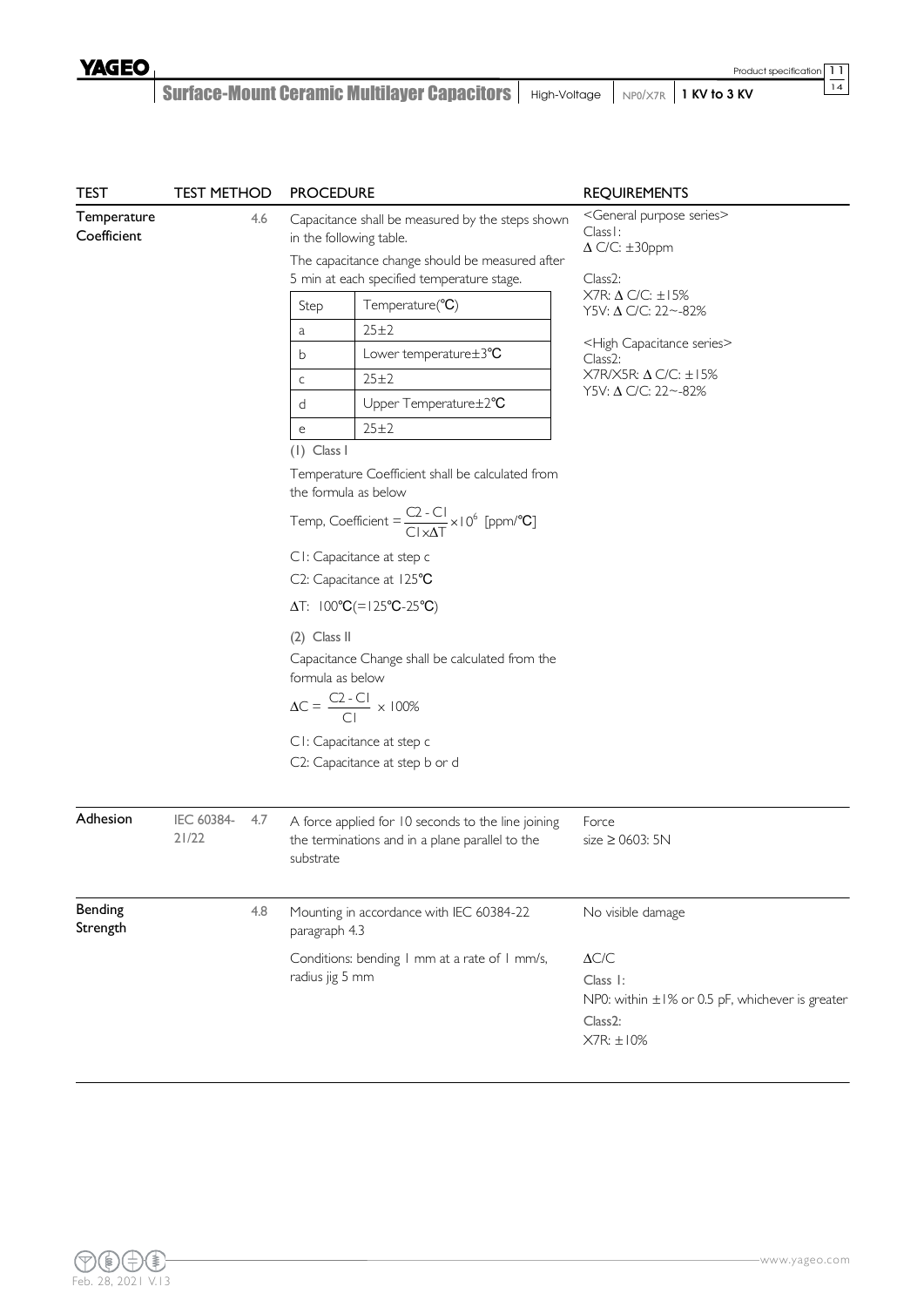### Surface-Mount Ceramic Multilayer Capacitors | High-Voltage | NP0/X7R | 1 KV to 3 KV

| <b>TEST</b>                        | <b>TEST METHOD</b> |      | <b>PROCEDURE</b>                                                                                                                                                                                                                                                                                                                                                                                                                                                                                                                                                      | <b>REQUIREMENTS</b>                                                                                                                                                                                                                                                                                                                                                                                                                         |  |
|------------------------------------|--------------------|------|-----------------------------------------------------------------------------------------------------------------------------------------------------------------------------------------------------------------------------------------------------------------------------------------------------------------------------------------------------------------------------------------------------------------------------------------------------------------------------------------------------------------------------------------------------------------------|---------------------------------------------------------------------------------------------------------------------------------------------------------------------------------------------------------------------------------------------------------------------------------------------------------------------------------------------------------------------------------------------------------------------------------------------|--|
| Resistance to<br>Soldering<br>Heat |                    | 4.9  | Precondition: 150 +0/-10 °C for 1 hour, then<br>keep for $24 \pm 1$ hours at room temperature<br>Preheating: for size ≤ 1206: 120 °C to 150 °C for<br>1 minute                                                                                                                                                                                                                                                                                                                                                                                                        | Dissolution of the end face plating shall not<br>exceed 25% of the length of the edge<br>concerned                                                                                                                                                                                                                                                                                                                                          |  |
|                                    |                    |      | Preheating: for size > 1206: 100 °C to 120 °C for<br>I minute and 170 °C to 200 °C for I minute<br>Solder bath temperature: 260 ±5 °C<br>Dipping time: $10 \pm 0.5$ seconds<br>Recovery time: 24 ±2 hours                                                                                                                                                                                                                                                                                                                                                             | $\Delta{\text{C/C}}$<br>Class I:<br>NP0: within $\pm 0.5\%$ or 0.5 pF, whichever is greater<br>Class <sub>2</sub> :<br>$X7R: \pm 10\%$                                                                                                                                                                                                                                                                                                      |  |
|                                    |                    |      |                                                                                                                                                                                                                                                                                                                                                                                                                                                                                                                                                                       | D.F. within initial specified value<br>R <sub>ins</sub> within initial specified value                                                                                                                                                                                                                                                                                                                                                      |  |
| Solderability                      |                    | 4.10 | Preheated to a temperature of 80 °C to 140 °C<br>and maintained for 30 seconds to 60 seconds.                                                                                                                                                                                                                                                                                                                                                                                                                                                                         | The solder should cover over 95% of the critical<br>area of each termination                                                                                                                                                                                                                                                                                                                                                                |  |
|                                    |                    |      | I. Temperature: 235±5°C / Dipping time: 2 ±0.5 s<br>2. Temperature: 245±5°C / Dipping time: 3 ±0.5 s<br>(lead free) Depth of immersion: I0mm                                                                                                                                                                                                                                                                                                                                                                                                                          |                                                                                                                                                                                                                                                                                                                                                                                                                                             |  |
| Rapid Change                       | IEC 60384-         | 4.11 | Preconditioning;                                                                                                                                                                                                                                                                                                                                                                                                                                                                                                                                                      | No visual damage                                                                                                                                                                                                                                                                                                                                                                                                                            |  |
| of<br>Temperature                  | 21/22              |      | 150 +0/-10 °C for 1 hour, then keep for<br>24 ±1 hours at room temperature<br>5 cycles with following detail:<br>30 minutes at lower category temperature                                                                                                                                                                                                                                                                                                                                                                                                             | $\Delta C/C$<br>Class I:<br>NP0: within $\pm 1\%$ or 1 pF, whichever is greater<br>Class <sub>2</sub> :                                                                                                                                                                                                                                                                                                                                     |  |
|                                    |                    |      | 30 minutes at upper category temperature                                                                                                                                                                                                                                                                                                                                                                                                                                                                                                                              | $X7R: \pm 15%$                                                                                                                                                                                                                                                                                                                                                                                                                              |  |
|                                    |                    |      | Recovery time $24 \pm 2$ hours                                                                                                                                                                                                                                                                                                                                                                                                                                                                                                                                        | D.F. meet initial specified value<br>R <sub>ins</sub> meet initial specified value                                                                                                                                                                                                                                                                                                                                                          |  |
| Damp Heat                          |                    | 4.13 | I. Preconditioning, class 2 only:                                                                                                                                                                                                                                                                                                                                                                                                                                                                                                                                     | No visual damage after recovery                                                                                                                                                                                                                                                                                                                                                                                                             |  |
|                                    |                    |      | 150 +0/-10 °C /1 hour, then keep for<br>24 ±1 hour at room temp<br>2. Initial measure:<br>Spec: refer to initial spec C, D, IR<br>3. Damp heat test:<br>500 $\pm$ 12 hours at 40 $\pm$ 2 °C;<br>90 to 95% R.H.<br>4. Recovery:<br>Class 1: 6 to 24 hours<br>Class 2: $24 \pm 2$ hours<br>5. Final measure: C, D, IR<br>P.S. If the capacitance value is less than the<br>minimum value permitted, then after the other<br>measurements have been made the capacitor shall<br>be preconditioned according to "IEC 60384 4.1"<br>and then the requirement shall be met. | $\Delta C/C$<br>Class I:<br>NP0: within ±2% or 1 pF, whichever is greater<br>$Class2$ :<br>$X7R: \pm 15%$<br>D.F.<br>Class I:<br>$NP0: \leq 2 \times specified$ value<br>Class2:<br>X7R: ≥ 25 V: ≤ 5%<br>$R_{ins}$<br>Class I:<br>NP0: $\geq$ 2,500 MΩ or R <sub>ins</sub> $\times$ C <sub>r</sub> $\geq$ 25s whichever is<br>less<br>Class <sub>2</sub> :<br>$X7R: \geq 500 M\Omega$ or $R_{ins} \times C_r \geq 25s$ whichever is<br>less |  |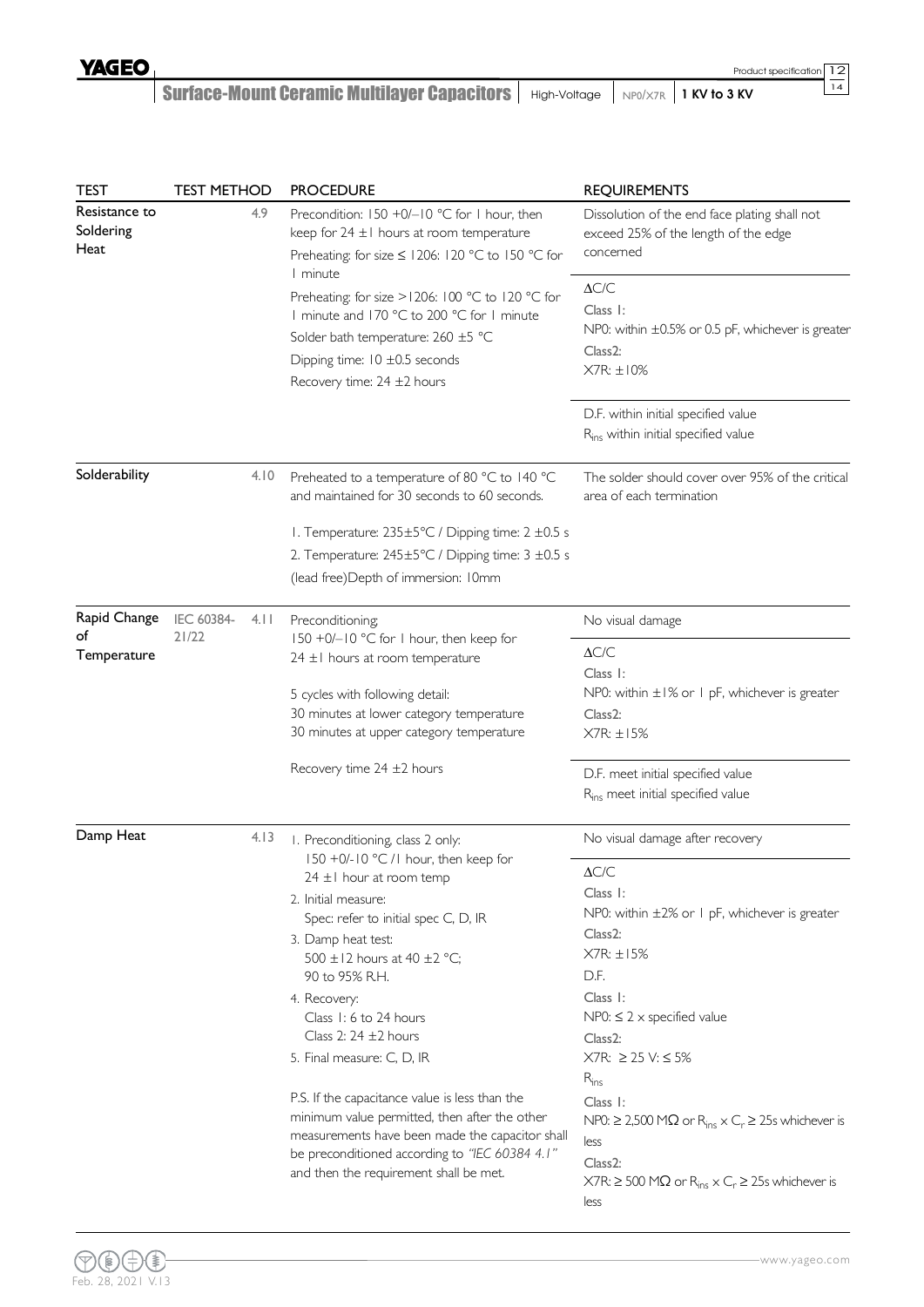# Surface-Mount Ceramic Multilayer Capacitors | High-Voltage | NP0/X7R | 1 KV to 3 KV

| <b>TEST</b>      | <b>TEST METHOD</b>  |      | <b>PROCEDURE</b>                                                                                 |                                                                                                                                                            |                                                                                                                                                    |                                                                                                                                                                                                                                               |  |  |  |
|------------------|---------------------|------|--------------------------------------------------------------------------------------------------|------------------------------------------------------------------------------------------------------------------------------------------------------------|----------------------------------------------------------------------------------------------------------------------------------------------------|-----------------------------------------------------------------------------------------------------------------------------------------------------------------------------------------------------------------------------------------------|--|--|--|
| <b>Endurance</b> | IEC 60384-<br>21/22 | 4.14 | I. Preconditioning, class 2 only:<br>2. Initial measure:<br>Endurance test:<br>below:<br>Voltage | 150 +0/-10 °C /1 hour, then keep for<br>$24 \pm 1$ hour at room temp<br>Spec: refer to initial spec C, D, IR<br>Temperature: NP0/X7R: 125 °C<br><b>NPO</b> | Specified stress voltage applied for 1,000 hours.<br>High-Voltage series follows the stress conditions<br>X7R                                      | <b>REQUIREMENTS</b><br>No visual damage<br>$\Delta C/C$<br>Class I:<br>NP0: within ±2% or 1 pF, whichever is greater<br>Class <sub>2</sub> :<br>X7R: ±15%<br>D.F.<br>Class I:<br>$NP0: \leq 2 \times specified$ value<br>Class <sub>2</sub> : |  |  |  |
|                  |                     |      | $\leq 100$ V                                                                                     | $2.0 \times Ur$                                                                                                                                            | $2.0 \times Ur$                                                                                                                                    | $X7R: \geq 25 V: \leq 5\%$                                                                                                                                                                                                                    |  |  |  |
|                  |                     |      | 200/250V                                                                                         | $1.5 \times Ur$                                                                                                                                            | $1.5 \times Ur$                                                                                                                                    | $R_{ins}$                                                                                                                                                                                                                                     |  |  |  |
|                  |                     |      | 500/630V                                                                                         | $1.3 \times Ur$                                                                                                                                            | $1.2 \times Ur$                                                                                                                                    | Class I:                                                                                                                                                                                                                                      |  |  |  |
|                  |                     |      | $\geq$ IKV                                                                                       | $1.2 \times Ur$                                                                                                                                            | $ .  \times Ur$                                                                                                                                    | $NP0: \geq 4,000$ M $\Omega$ or<br>$R_{ins} \times C_r \ge 40$ s whichever is less                                                                                                                                                            |  |  |  |
|                  |                     |      | 3. Recovery time: 24 ±2 hours                                                                    |                                                                                                                                                            |                                                                                                                                                    | Class <sub>2</sub> :                                                                                                                                                                                                                          |  |  |  |
|                  |                     |      | 4. Final measure: C, D, IR                                                                       |                                                                                                                                                            |                                                                                                                                                    | $X7R: \geq 1,000 M\Omega$ or<br>$R_{ins} \times C_r \ge 50$ s whichever is less                                                                                                                                                               |  |  |  |
|                  |                     |      | P.S. If the capacitance value is less than the<br>and then the requirement shall be met.         |                                                                                                                                                            | minimum value permitted, then after the other<br>measurements have been made the capacitor shall<br>be preconditioned according to "IEC 60384 4.1" |                                                                                                                                                                                                                                               |  |  |  |
| Voltage Proof    |                     |      |                                                                                                  |                                                                                                                                                            | Specified stress voltage applied for 1~5 seconds                                                                                                   | No breakdown or flashover                                                                                                                                                                                                                     |  |  |  |
|                  |                     |      | Ur $\leq$ 100 V: series applied 2.5 Ur                                                           |                                                                                                                                                            |                                                                                                                                                    |                                                                                                                                                                                                                                               |  |  |  |
|                  |                     |      | 100 V < Ur ≤ 200 V series applied                                                                |                                                                                                                                                            |                                                                                                                                                    |                                                                                                                                                                                                                                               |  |  |  |
|                  |                     |      | $(1.5 Ur + 100)$                                                                                 |                                                                                                                                                            |                                                                                                                                                    |                                                                                                                                                                                                                                               |  |  |  |
|                  |                     |      | 200 V < Ur $\leq$ 500 V series applied                                                           |                                                                                                                                                            |                                                                                                                                                    |                                                                                                                                                                                                                                               |  |  |  |
|                  |                     |      | $(1.3 Ur + 100)$                                                                                 |                                                                                                                                                            |                                                                                                                                                    |                                                                                                                                                                                                                                               |  |  |  |
|                  |                     |      | Ur > 500 V: 1.3 Ur                                                                               |                                                                                                                                                            |                                                                                                                                                    |                                                                                                                                                                                                                                               |  |  |  |
|                  |                     |      | Ur ≥ IKV: I.2 Ur                                                                                 |                                                                                                                                                            |                                                                                                                                                    |                                                                                                                                                                                                                                               |  |  |  |
|                  |                     |      | Charge/Discharge current less than 50mA                                                          |                                                                                                                                                            |                                                                                                                                                    |                                                                                                                                                                                                                                               |  |  |  |
|                  |                     |      |                                                                                                  |                                                                                                                                                            |                                                                                                                                                    |                                                                                                                                                                                                                                               |  |  |  |